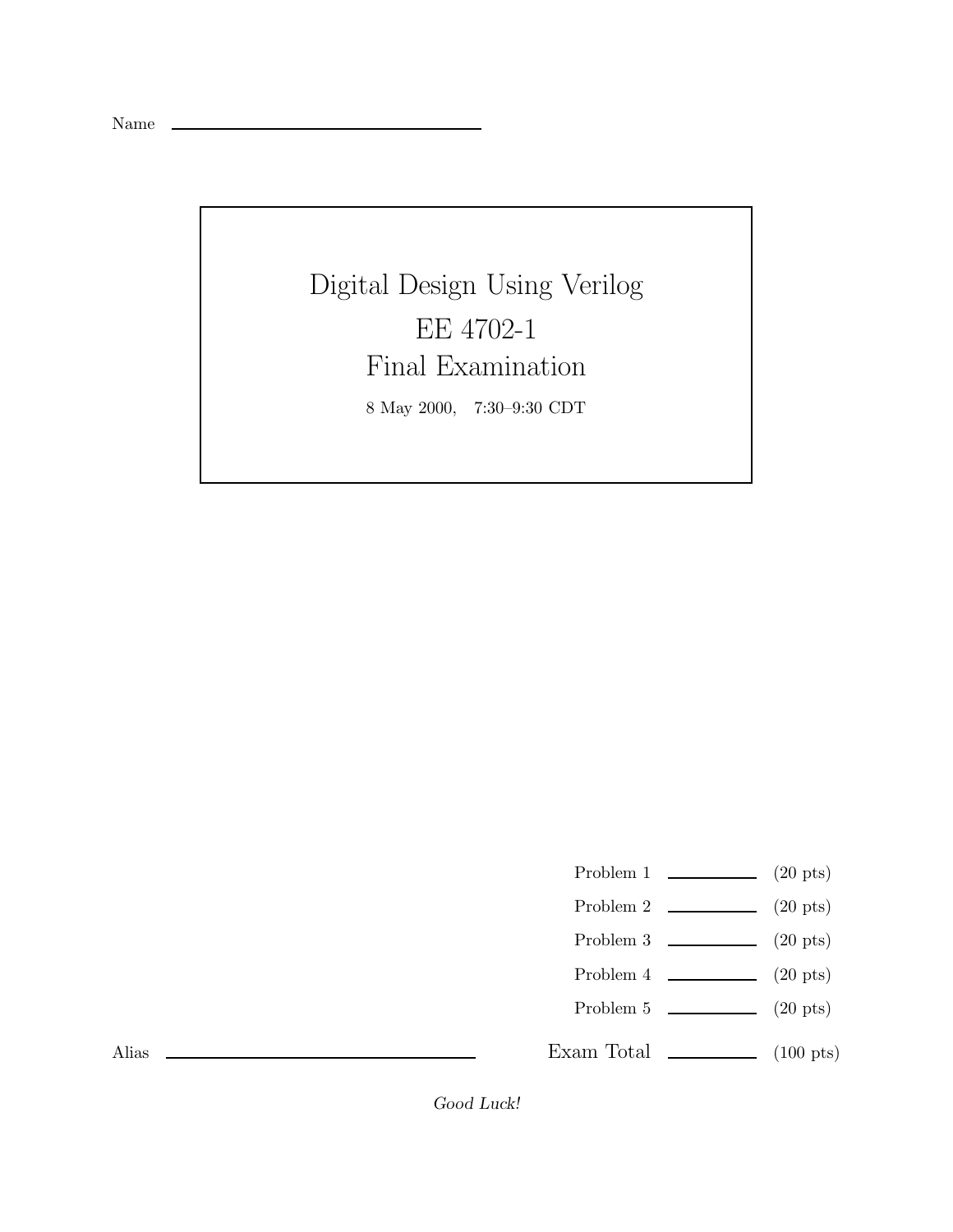Problem 1: The modules below are supposed to describe combinational logic that rearranges bits. The output of module rearrange, below, is a rearranged version of its input a; input op determines how the bits are rearranged. Module rerearrange uses two instances of rearrange to reverse and then left shift its inputs. Unfortunately, the modules are not quite ready for tape out because both contain errors.

Find and fix the following kinds of errors. (Points may be deducted if correct Verilog is identified as having errors.) (20 pts)

- A: One compile error. (Modelsim will not compile it.)
- B: One load error or warning. (Modelsim will compile it but will issue a warning or error message when loading it.)
- C: Three errors that result in incorrect output. The code will simulate but the output, if any, will be incorrect.

Lines with the comment // Okay do not have errors. None of the errors are typographical or are due to syntactic minutiæ such as missing semicolons.

```
module rerearrange(y,a);
  input a; butput y;
  wire [7:0] a; reg [7:0] y; wire [0:7] temp;
  wire operation;
  assign operation = e1.op_reverse;
  rearrange e1(temp,a,operation);
  assign operation = e1.op_left_shift;
  rearrange e2(y, temp, operation);
endmodule
module rearrange(x,a,op);
  input a, op; output x;
  wire [7:0] a; wire [1:0] op;
  reg [7:0] x; reg [2:0] ptr, ptr_plus\_one;parameter op_reverse = 0; // Reverse order of bits. // Okay
  parameter op_identity = 1; // No change. // Okay
  parameter op_left_shift = 2; // Circular (end-around) left shift. // Okay
  parameter op_right_shift = 3; // Circular (end-around) right shift.// Okay
  always @( a ) for(ptr=0; ptr<8; ptr=ptr+1) begin
      ptr_plus_one = ptr + 1; // 0kay
      case( op )
       op\_reverse: x[ptr] = a[7-ptr]; // Okay
       op_identity: x[ptr] = a[ptr]; // Okay
       op\_right\_shift: x[ptr] = a[ptr\_plus\_one]; // Okay
       op_left_shift: x[ptr_plus_one] = a[ptr]; // Okay
      endcase
    end
endmodule
```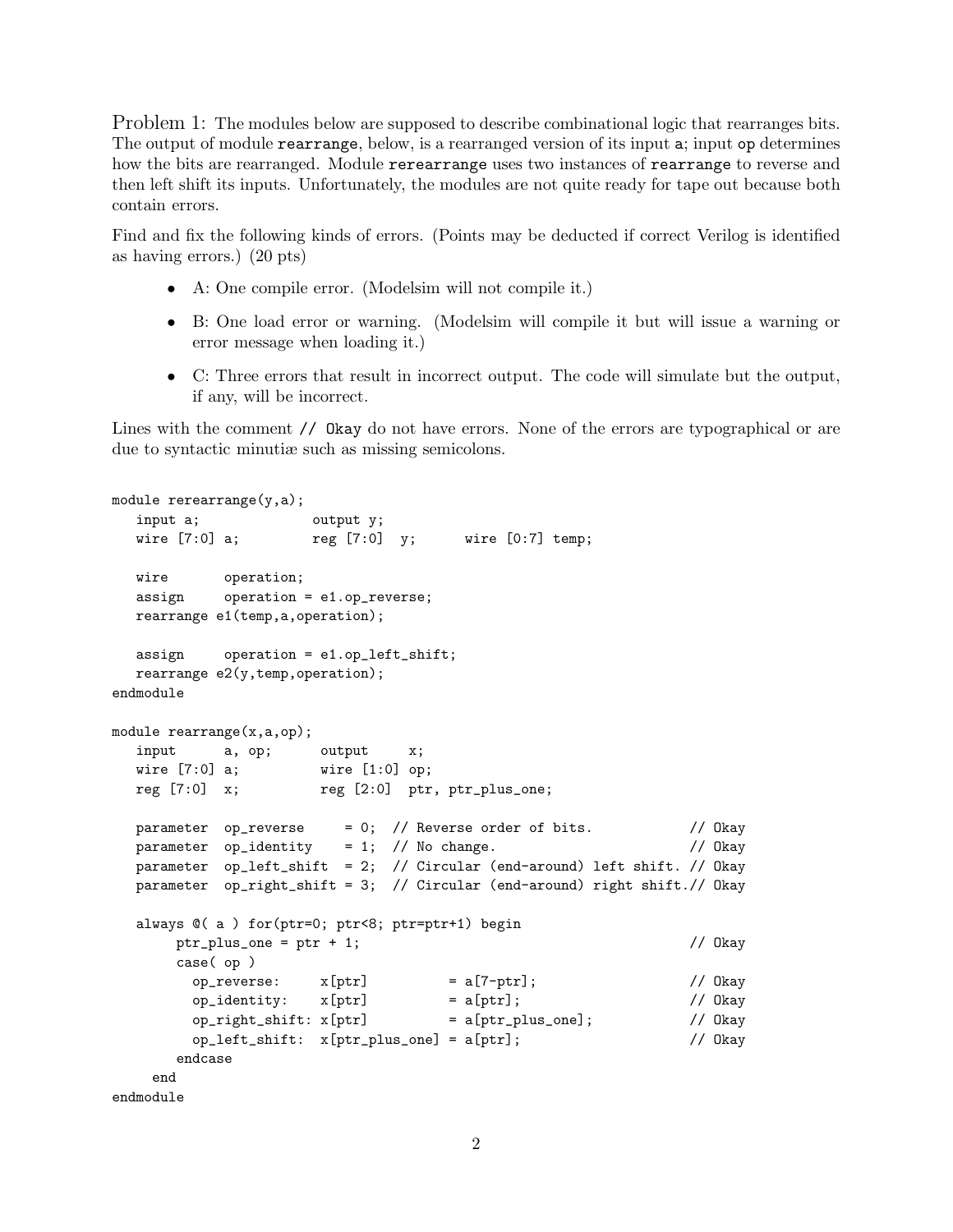Problem 2: Using the grid show the register values for the first 40 time units of execution of the module below. (20 pts)

```
module clocks();
   reg clk, clk2, clk3, clk4, clk5, clk6, clk7, clk8;
   initial begin
      clk = 0; clk2 = 0; clk3 = 0; clk4 = 0;
      clk5 = 0; clk6 = 0; clk7 = 0; clk8 = 0;
   end
   always #8 clk = \text{K};
   always \mathbb{O}(\text{clk}) #4 clk2 = \text{ck2};always @( clk ) clk3 <= #10 clk;
   always @( posedge clk ) clk4 = "clk4;
   always #2 forever #8 clk5 = clk5;
   always wait( clk ) #3 clk6 = clk6;
   always @( clk | clk4 ) clk7 = clk7;always @( clk or clk4 ) clk8 = "clk8;
```

| Time       |  | $0 \quad 2 \quad 4$ | 6 8 |  |  |  |  |  | 10 12 14 16 18 20 22 24 26 28 30 32 34 36 38 40 |  |  |  |  |
|------------|--|---------------------|-----|--|--|--|--|--|-------------------------------------------------|--|--|--|--|
| c1k        |  |                     |     |  |  |  |  |  |                                                 |  |  |  |  |
| clk2       |  |                     |     |  |  |  |  |  |                                                 |  |  |  |  |
| clk3       |  |                     |     |  |  |  |  |  |                                                 |  |  |  |  |
| $c$ lk $4$ |  |                     |     |  |  |  |  |  |                                                 |  |  |  |  |
| clk5       |  |                     |     |  |  |  |  |  |                                                 |  |  |  |  |
| clk6       |  |                     |     |  |  |  |  |  |                                                 |  |  |  |  |
| clk7       |  |                     |     |  |  |  |  |  |                                                 |  |  |  |  |
| clk8       |  |                     |     |  |  |  |  |  |                                                 |  |  |  |  |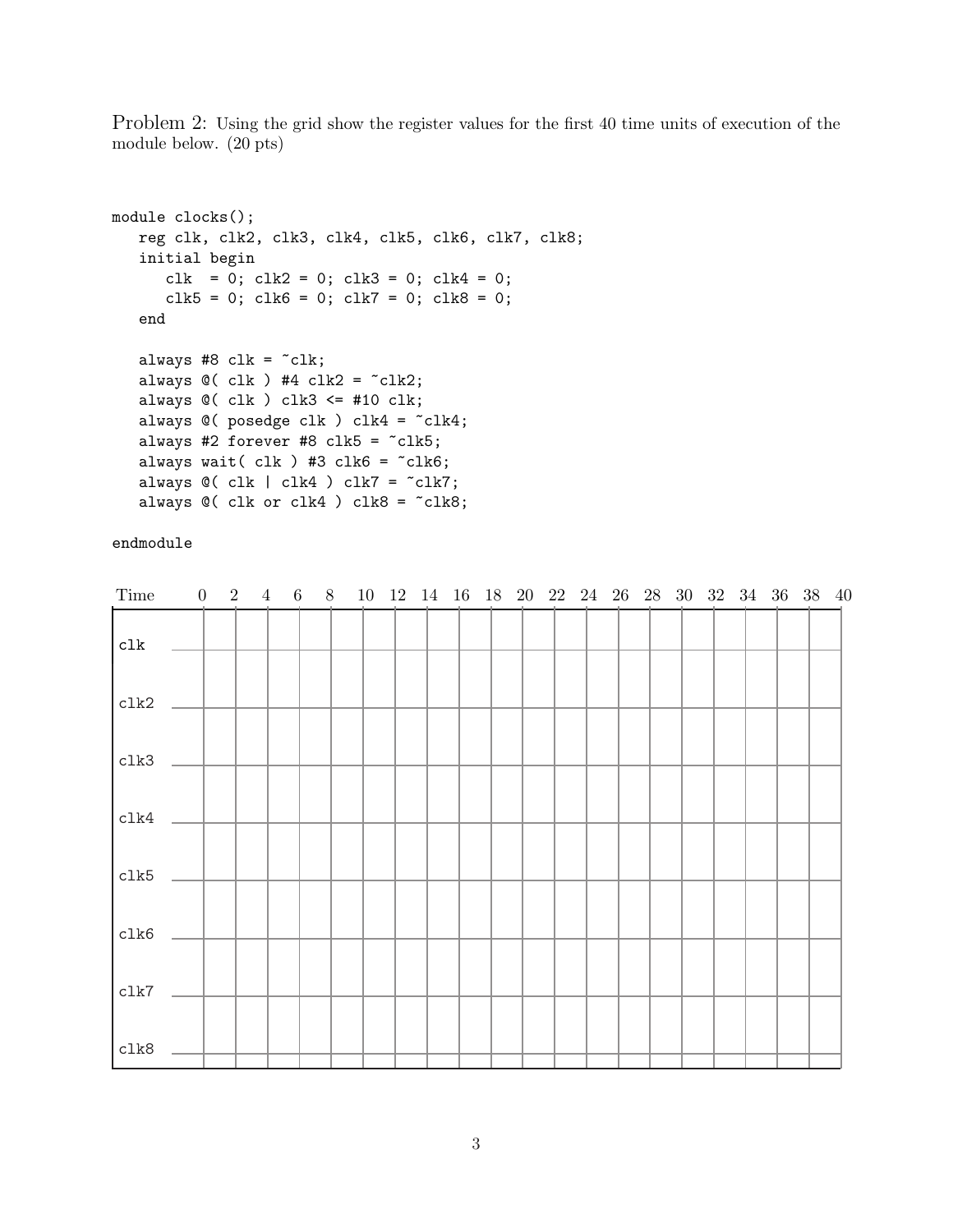Problem 3: Draw a schematic of the hardware Leonardo will synthesize for the following Verilog code examples. These should approximate the RTL schematic, showing the hardware before optimization and technology mapping. If flip flops are used, indicate if they are level triggered or edge triggered. Otherwise, don't worry about using the precisely correct gate or symbol, as long as it's functionally correct.

(a) Show an approximate RTL schematic for the module below. What form is the description in? Hint: think about what form the code is in. (6 pts)

```
module mod_a(x,y,a,b,c);
   input a,b,c;
   output x,y;
   wire [7:0] b, c;
   reg [8:0] x, y;
   always @( a or b or c ) begin
      if( a ) begin
         x = b + c;y = b - c;end else begin
         x = b - c;end
   end
endmodule
```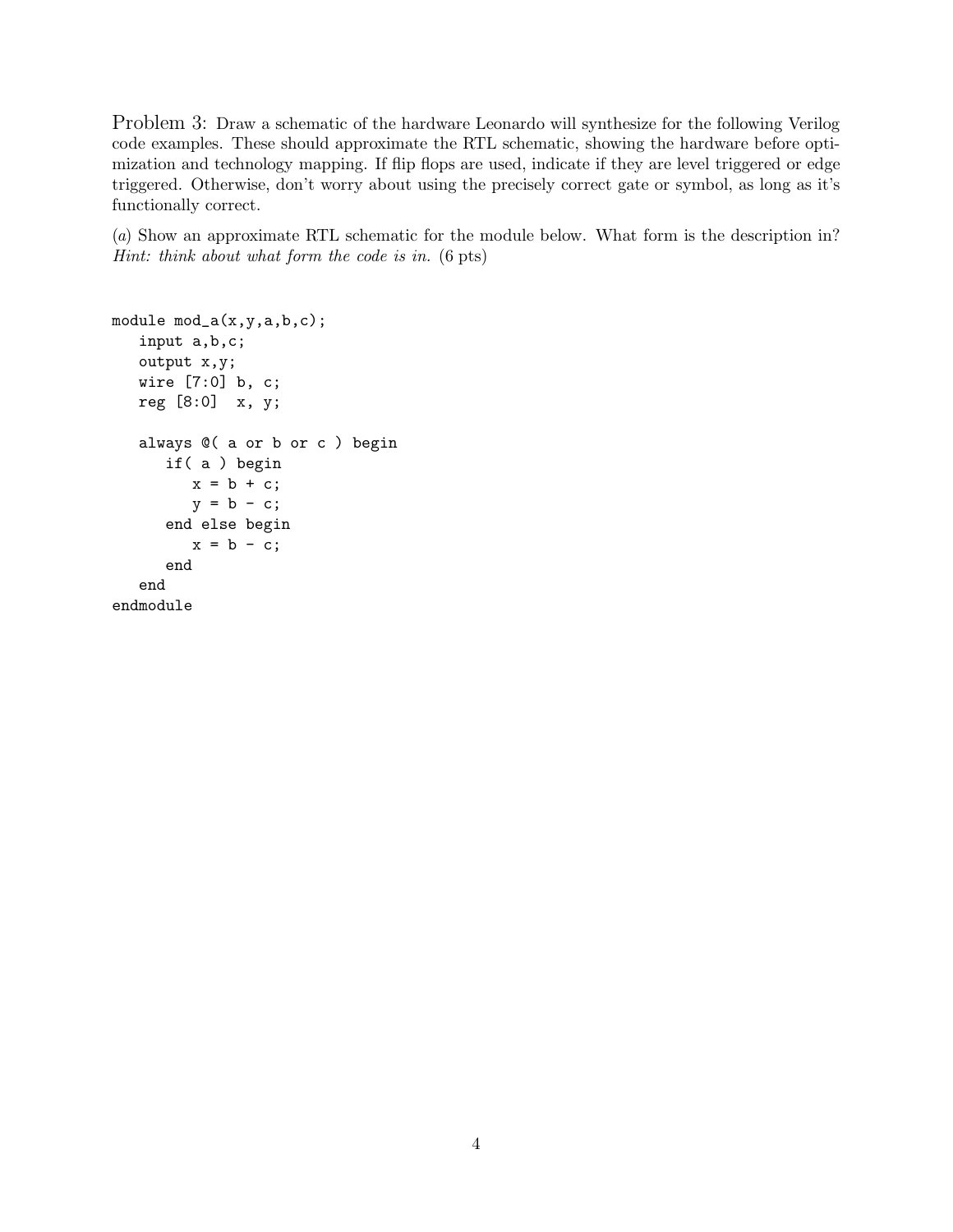Problem 3, continued: (b) Show an approximate RTL schematic for the module below. What form is the description in? Hint: think about what form the code is in. (6 pts)

```
module mod_b(x,y,d,e,f,g,h);
  input d,e,f,g,h;
  output x,y;
  reg x,y;
  always @( posedge d or negedge e or posedge f )
    if( d ) begin
       x = 0;y = 1;end else if ( f ) begin
       x = 1;end else begin
       if(g) x = h;
       y = h;end
```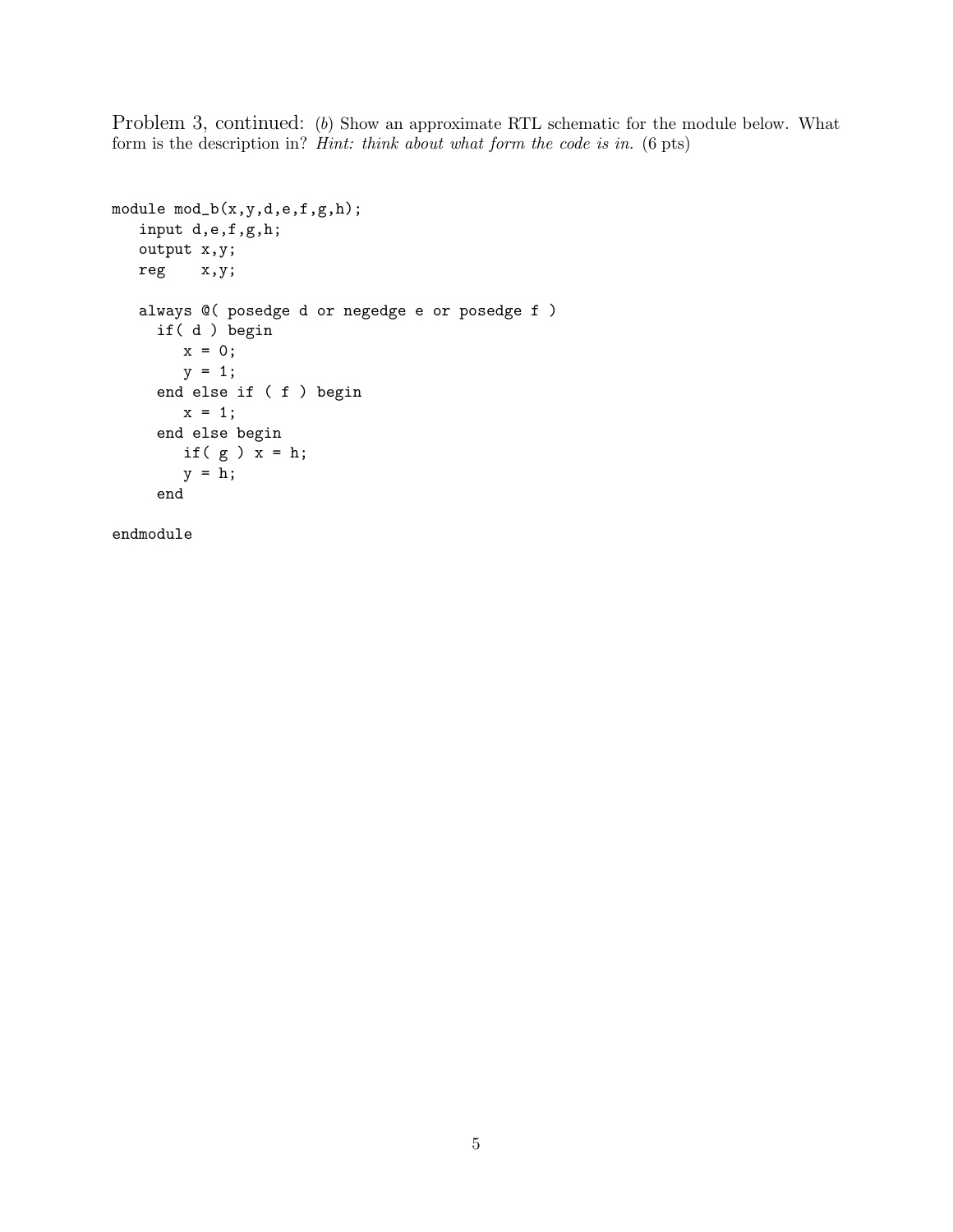Problem 3, continued: (c) Show an approximate RTL schematic for the module below. Assume that the synthesis program will not infer that this module performs magnitude comparison. Use symbols  $\leq$  and  $\geq$  for bit comparison. (8 pts)

```
module compare(gt, lt, a, b);
  input a, b;
  output gt, lt;
  wire [2:0] a, b;
  reg gt, lt;
  integer i;
  always @( a or b ) begin
     gt = 0; lt = 0;
     for(i=2; i>=0; i=i-1) if( !gt && !lt) begin
        if(a[i] < b[i]) lt = 1;
        if( a[i] > b[i] ) gt = 1;
     end
   end
```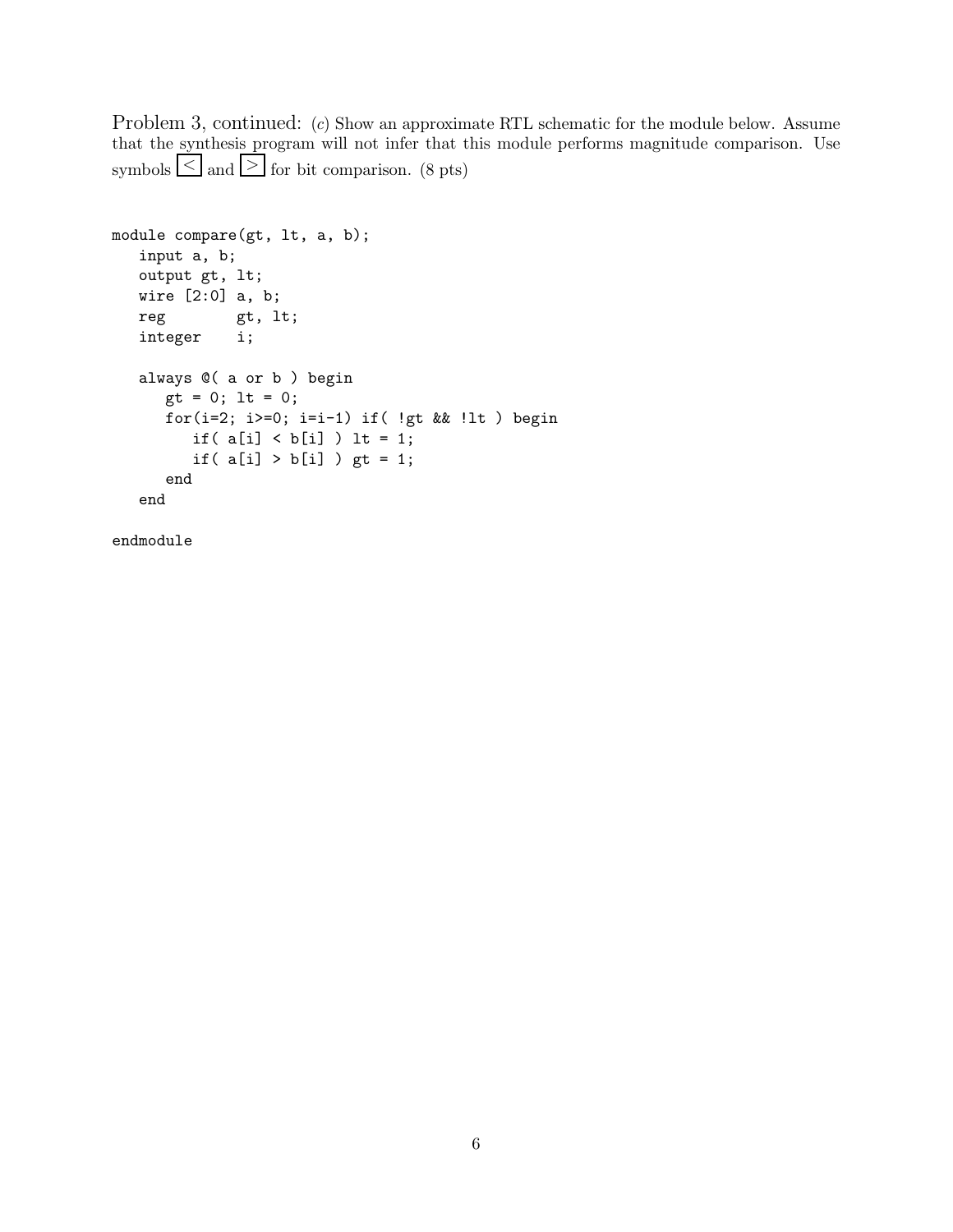Problem 4: The incomplete code below, compare\_ism, is for a magnitude comparison module (similar to the one in the previous problem, except it's sequential).

When input start is set to 1, output valid goes to zero and the module computes 1t and gt. When  $It$  and  $gt$  are set to their proper values valid is set to one. The module is to compare one bit position per cycle of input clk. Output valid should go to one as soon as possible.

Complete the module so that it is in the form of an implicit state machine, synthesizable by Leonardo. The solution can be based on the combinational module compare, below. Don't forget signals start and valid. (20 pts) Hint: The solution is very similar to the combinational module. For partial credit ignore synthesizability but follow other specifications.

```
module compare(gt, lt, a, b); // Synthesizable combinational implementation.
  input a, b; b output gt, lt;
  wire [31:0] a, b;
  reg gt, lt; integer i;
  always @( a or b ) begin
     gt = 0; lt = 0;
     for(i=31; i>=0; i=i-1) if( !gt && !lt) begin
       if(a[i] < b[i]) lt = 1;
       if( a[i] > b[i] ) gt = 1;
     end
  end
endmodule
// Implicit state machine implementation.
module compare_ism(gt, lt, valid, a, b, start, clk);
  input a, b, start, clk; b output gt, lt, valid;
  wire [31:0] a, b; https://wire gt, 1t, valid;
  wire start, clk; integer i;
```
if( $a[i] < b[i]$ ) lt = 1; // Part of solution. if(  $a[i] > b[i]$  ) gt = 1;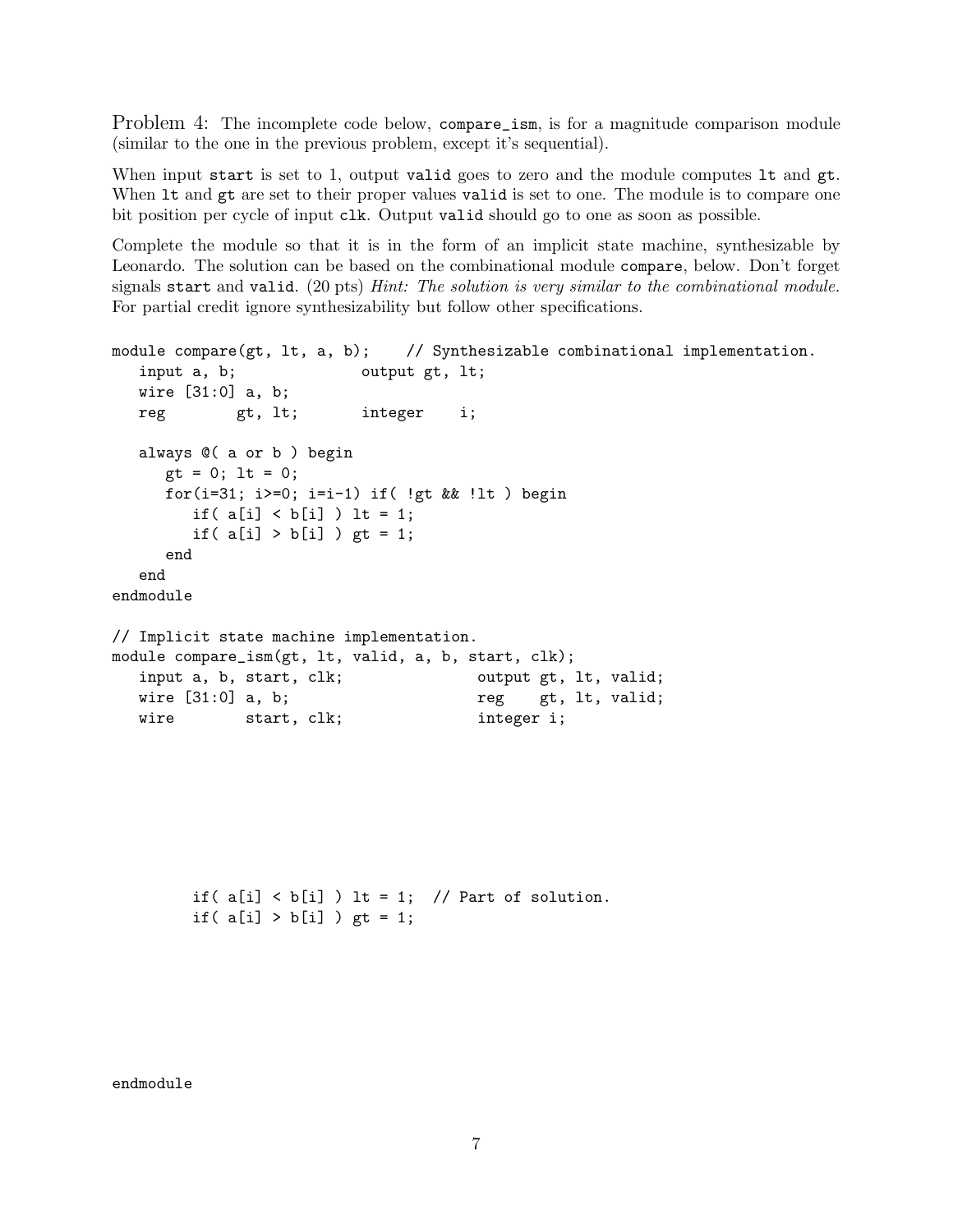Problem 5: Answer each question below.

(a) Complete the module below so that it will stop simulation (using the system task \$stop) if there is no change in signal heartbeat for 1000 simulator time units. There might be many changes in heartbeat, but the first time heartbeat remains unchanged for 1000 simulator time units simulation should be stopped. *Hint: use a fork. Also, the answer is short.* (5 pts)

```
module watchdog(heartbeat);
   input heartbeat;
   wire heartbeat;
```
## endmodule // watchdog

(b) What is a critical path? At what point in the design flow can one first find out about critical paths? (5 pts)